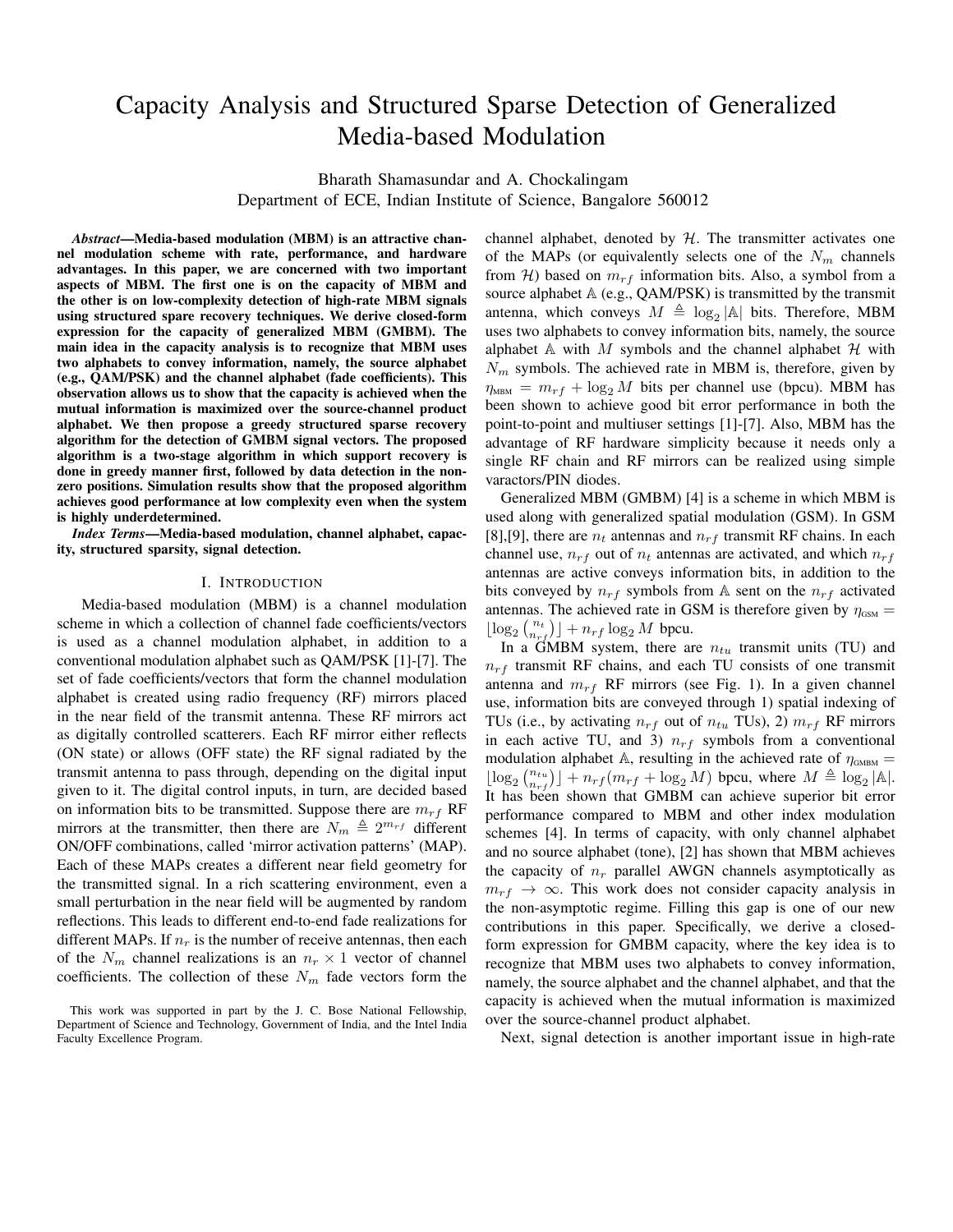GMBM systems. Algorithms based on message passing have been proposed for GMBM signal detection in the literature [12]. Sparse recovery techniques offer a promising approach to lowcomplexity signal detection [13]-[17]. Here, we take note of the fact GMBM signals are inherently sparse with an interesting structure, and exploit this structured sparsity for low-complexity detection of GMBM signals. Specifically, we propose a detection algorithm using greedy structured sparse recovery techniques. This forms the second contribution in this paper. We call the proposed algorithm as GMBM matching pursuit (GMBM-MP) algorithm. Simulation results show that the proposed GMBM-MP algorithm achieve good performance at low computational complexity even in highly underdetermined systems.

# II. SYSTEM MODEL

In this section, we first present the GMBM transmitter structure and the transmission scheme. Then, we present the GMBM channel alphabet, signal set, and the input-output system model. *A. GMBM transmitter*

Figure 1 shows the block diagram of a GMBM transmitter. An MBM transmit unit (MBM-TU) consists of a transmit antenna and  $m_{rf}$  RF mirrors placed near that transmit antenna. The GMBM transmitter consists of  $n_{tu}$  MBM-TUs and  $n_{rf}$  transmit RF chains. In a channel use,  $n_{rf}$  out of  $n_{tu}$  MBM-TUs are selected based on  $\lfloor \log_2 {n_{tu} \choose n_{rf}} \rfloor$  information bits. An  $n_{rf} \times n_{tu}$ switch connects the  $n_{rf}$  RF chains to the transmit antennas of the  $n_{rf}$  selected MBM-TUs. The mirror activation pattern (MAP) for each active MBM-TU is selected based on  $m_{rf}$  information bits, and hence  $n_{rf}m_{rf}$  information bits are conveyed by the MAPs of the  $n_{rf}$  active MBM-TUs. Further, on an active MBM-TU, a symbol from an  $M$ -ary source alphabet  $A$  (e.g., QAM/PSK) is transmitted, which conveys  $\log_2 M$  bits per active MBM-TU. The achieved rate in GMBM is therefore given by

$$
\eta_{\text{GMBM}} = \left\lfloor \log_2 \binom{n_{tu}}{n_{rf}} \right\rfloor + n_{rf}(m_{rf} + \log_2 M) \quad \text{bpcu.} \quad (1)
$$

## *B. GMBM channel alphabet*

Before presenting the GMBM channel alphabet, we first present the MBM channel alphabet.

*1) MBM channel alphabet:* Let  $\mathbf{h}_k^m$  denote the  $n_r \times 1$  channel gain vector corresponding to mth MAP of the kth MBM-TU, where  $\mathbf{h}_{k}^{m} = [h_{1,k}^{m} \; h_{2,k}^{m} \cdots h_{n_r,k}^{m}]^{T}$ ,  $h_{i,k}^{m}$  is the channel gain from  $k$ th MBM-TU to ith receive antenna when  $m$ th MAP is used,  $m = 1, \cdots, N_m, k = 1, \cdots, n_{tu}, i = 1, \cdots, n_r$ , and  $N_m \triangleq$  $2^{m_{rf}}$ . The  $h_{i,k}^m$ s are assumed to be i.i.d and distributed  $\mathcal{CN}(0, 1)$ . The MBM channel alphabet of the kth MBM-TU, denoted by  $\mathcal{H}_k$ , is the set of  $N_m$  channel gain vectors,  $\mathcal{H}_k = {\mathbf{h}_k^1, \mathbf{h}_k^2, \cdots, \mathbf{h}_k^{N_m}}.$ 

2) GMBM channel alphabet: In GMBM,  $n_{rf}$  out of  $n_{tu}$ MBM-TUs are selected based on  $\lfloor \log_2 {n_{tuf} \choose n_{rf}} \rfloor$  bits, which is equivalent to selecting a combination of  $n_{rf}$  channel alphabets  $\mathcal{H}_{k_1}, \cdots, \mathcal{H}_{k_{n_{rf}}}$  out of the  $2^{\lfloor \log_2 \binom{n_{tu}}{n_{rf}} \rfloor}$  available combinations. For each active MBM-TU, a MAP is chosen based on  $m_{rf}$  bits,



Fig. 1: GMBM system block diagram.

which is equivalent to selecting one of the channels  $\mathbf{h}_{kj}^{m_l}$  out of the  $N_m$  available channels in each  $\mathcal{H}_{k_j}$ ,  $j = 1, \dots, n_{rf}$ ,  $l = 1, \dots, N_m$ . Overall, the MBM-TU indexing and the MAP indexing together selects a combination of  $n_{rf}$  channels,  $\mathbf{h}_{k_{1}}^{m_{1}}, \mathbf{h}_{k_{2}}^{m_{2}}, \cdots, \mathbf{h}_{k_{n_{r}f}}^{\widetilde{m}_{n_{rf}}}$  $\sum_{k_{n_{rf}}}^{m_{n_{rf}}}$ . The set of all such combinations form the GMBM channel alphabet, given by

$$
\mathcal{H} = \left\{ \left[\mathbf{h}_{k_1}^{m_1} \mathbf{h}_{k_2}^{m_2} \cdots \mathbf{h}_{k_{n_{rf}}}^{m_{n_{rf}}} \right] \middle| (k_1, \cdots, k_{n_{rf}}) \in \mathcal{B}_{n_{tu}}^{n_{rf}}
$$
\n
$$
\text{and } m_i \in \{1, \cdots, N_m\}, i = 1, \cdots, n_{rf} \right\},\tag{2}
$$

where  $\mathcal{B}_{n_{tu}}^{n_{rf}}$  is the set of MBM-TU activation patterns (MTAP), where an MTAP is an  $n_{rf}$ -tuple, which contains the indices of the  $n_{rf}$  active MBM-TUs. The size of the GMBM channel channel alphabet is  $|\mathcal{H}| = 2^{(\lfloor \log_2 \binom{n_{tu}}{n_{rf}} \rfloor + n_{rf} m_{rf})}$ , and we denote the symbols of this channel alphabet by  $\mathcal{H}^l$ ,  $l = 1, 2, \cdots, |\mathcal{H}|$ . Therefore, in GMBM, one of the  $|\mathcal{H}|$  symbols is chosen from the GMBM channel alphabet H based on the  $\log_2 |\mathcal{H}| = (\lfloor \log_2 \binom{n_{tu}}{n_{rf}} \rfloor +$  $n_{rf}m_{rf}$ ) bits, thereby conveying these information bits using the channel alphabet.

#### *C. GMBM signal set*

We first present the MBM signal set and then extend it to the GMBM signal set.

*1) MBM signal set:* Define  $\mathbb{A}_0 \triangleq \mathbb{A} \cup 0$ . The MBM signal set, denoted by  $\mathbb{S}_{MBM}$ , is the set of  $N_m \times 1$ -sized MBM signal vectors given by

$$
\mathbb{S}_{\text{MBM}} = \left\{ \mathbf{s}_{m,q} \in \mathbb{A}_{0}^{M} : m = 1, \cdots, N_{m}, q = 1, \cdots, |\mathbb{A}| \right\}
$$
  
s.t  $\mathbf{s}_{m,q} = [0, \cdots, 0, \underbrace{s_{q}}_{m\text{th coordinate}}, 0, \cdots, 0]^{T}, s_{q} \in \mathbb{A},$  (3)

where  $m$  is the index of the MAP.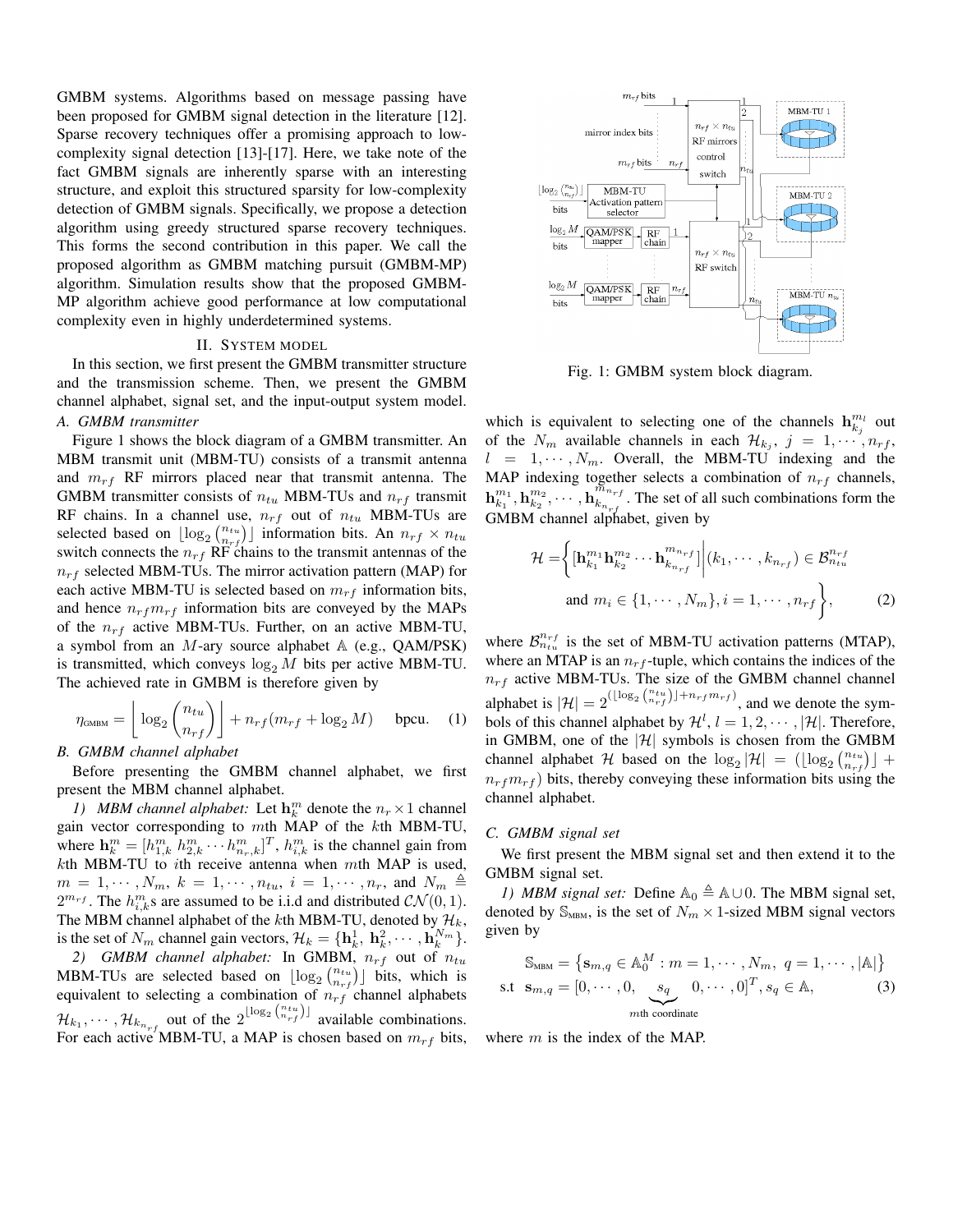*2) GMBM signal set:* In GMBM, MBM signal vectors are transmitted on the  $n_{rf}$  active MBM-TUs and the remaining  $(n_{tu} - n_{rf})$  MBM-TUs are silent, which is equivalent to zero vectors being transmitted. With this, the GMBM signal set is given by

$$
\mathbb{S}_{\text{GMBM}} = \left\{ \mathbf{x} = [\mathbf{x}_1^T \mathbf{x}_2^T \cdots \mathbf{x}_{n_{tu}}^T]^T \text{ s.t } \mathbf{x}_i \in \mathbb{S}_{\text{MBM}} \cup \mathbf{0}, i = 1, \cdots, n_t, \|\mathbf{x}\|_0 = n_{rf}, \text{ and } (k_1, \cdots, k_{n_{rf}}) \in \mathcal{B}_{n_{tu}}^{n_{rf}} \right\},
$$
 (4)

where  $(k_1, \ldots, k_{n_{rf}})$  are the indices of the  $n_{rf}$  active MBM-TUs and  $\mathcal{B}_{n_{tu}}^{n_{rf}}$  is the set of MTAPs as defined earlier.

## *D. GMBM received signal*

Let  $n_r$  denote the number of receive antennas and  $\mathcal{A} \triangleq \mathbb{A}^{n_r}$ denote the GMBM source alphabet, which is the set of all combinations of  $n_{rf}$  symbols from A. Then, the  $n_r \times 1$  received GMBM signal vector is given by

$$
y = Hx + n = \mathcal{H}^l s + n,\tag{5}
$$

where  $\mathbf{H} = [\mathcal{H}_1 \cdots \mathcal{H}_{n_{tu}}]$  is  $n_r \times n_{tu} N_m$  channel matrix,  $\mathbf{x} \in \mathcal{H}_1$  $\mathbb{S}_{\text{GMBM}}$  is the  $n_{tu}N_m \times 1$  GMBM transmit vector,  $\mathcal{H}^l \in \mathcal{H}$  is an  $n_r \times n_{rf}$  GMBM channel symbol,  $s \in A$  is the GMBM source symbol which forms the non-zero part of x, and  $\mathbf{n} \in \mathbb{C}^{n_r \times 1}$  is the additive white Gaussian noise vector. The entries of n are modeled as i.i.d complex Gaussian with zero mean and variance of  $\sigma^2$ .

Assuming perfect channel state information at the receiver (which is equivalent to the channel alphabet being known at the receiver), the maximum likelihood (ML) detection rule is to jointly detect the channel and source symbols as follows:

$$
\left[\hat{\mathcal{H}}^l, \hat{\mathbf{s}}\right] = \underset{\mathcal{H}^l \in \mathcal{H}, \mathbf{s} \in \mathcal{A}}{\operatorname{argmin}} \|\mathbf{y} - \mathcal{H}^l \mathbf{s}\|^2. \tag{6}
$$

The ML detection has exponential complexity and hence ML detection becomes infeasible for GMBM systems with higher number of MBM-TUs and RF chains. We consider low-complexity detection of GMBM signals in Sec. IV. Before that, we carry out the capacity analysis of GMBM in the following section.

## III. GMBM CAPACITY ANALYSIS

In this section, we derive an expression for the capacity of GMBM in closed-form. The main idea here is to recognize that, in GMBM, information is conveyed using channel symbols  $\mathcal{H}^l \in \mathcal{H}$ and the source symbols  $s \in A$ . Therefore, the mutual information is the amount of information gained about both the channel and the source symbols on receiving y, which is given by

$$
I(\mathbf{y}; \mathcal{H}, \mathcal{A}) = H(\mathbf{y}) - H(\mathbf{y}|\mathcal{H}, \mathcal{A}), \tag{7}
$$

where

$$
H(\mathbf{y}) = -\mathbb{E}_{\mathbf{y}}(\log_2 p(\mathbf{y}))
$$
\n(8)

is the entropy of y, with  $p(y)$  being the probability density function (pdf) of y, and

$$
H(\mathbf{y}|\mathcal{H}, \mathcal{A}) = H(\mathbf{n}) = -\mathbf{E}_{\mathbf{n}}(\log_2 p(\mathbf{n}))
$$
(9)

is the noise entropy, with  $p(n)$  being the pdf of noise. The pdf of y can be simplified as

$$
p(\mathbf{y}) = \sum_{\mathcal{H}^l \in \mathcal{H}} \sum_{\mathbf{s} \in \mathcal{A}} p(\mathbf{y}, \mathcal{H}^l, \mathbf{s})
$$
  
= 
$$
\sum_{\mathcal{H}^l \in \mathcal{H}} \sum_{\mathbf{s} \in \mathcal{A}} p(\mathbf{y} | \mathcal{H}^l, \mathbf{s}) p(\mathcal{H}^l, \mathbf{s}).
$$
 (10)

Since the channel and the source symbols are independent, the pdf of y can be further simplified as

$$
p(\mathbf{y}) = \sum_{\mathcal{H}^l \in \mathcal{H}} \sum_{\mathbf{s} \in \mathcal{A}} p(\mathbf{y} | \mathcal{H}^l, \mathbf{s}) p(\mathcal{H}^l) p(\mathbf{s})
$$
  
= 
$$
\sum_{\mathcal{H}^l \in \mathcal{H}} \sum_{\mathbf{s} \in \mathcal{A}} \frac{1}{2^{\eta_{\text{GMBM}}}} \frac{1}{(\pi \sigma^2)^{n_r}} e^{-\frac{||\mathbf{y} - \mathcal{H}^l \mathbf{s}||^2}{\sigma^2}}.
$$
 (11)

Using  $(11)$  in  $(8)$ , the entropy of y can be simplified as

$$
H(\mathbf{y}) = -n_r \log_2(\pi \sigma^2) - \mathbb{E}_{\mathbf{y}} \left\{ \log_2 \left( \frac{1}{2\pi \text{cmsM}} \sum_{\mathcal{H}^l \in \mathcal{H}^{\mathbf{S}} \in \mathcal{A}} e^{-\frac{\|\mathbf{y} - \mathcal{H}^l \mathbf{s}\|^2}{\sigma^2}} \right) \right\}.
$$
 (12)

For the circularly symmetric Gaussian noise, the conditional entropy in (9) becomes [11]

$$
H(\mathbf{y}|\mathcal{H}, \mathcal{A}) = H(\mathbf{n}) = n_r \log_2(\pi \sigma^2 e).
$$
 (13)

Using (12) and (13) in (7), the mutual information is given by

$$
I(\mathbf{y}; \mathcal{H}, \mathcal{A}) = -n_r \log_2(e) - \mathbb{E}_{\mathbf{y}} \left\{ \log_2 \left( \frac{1}{2n_{\text{GMBM}}} \sum_{\mathcal{H}^l \in \mathcal{H}} \sum_{s \in \mathcal{A}} e^{-\frac{\|\mathbf{y} - \mathcal{H}^l s\|^2}{\sigma^2}} \right) \right\}.
$$

To find the capacity of GMBM, the mutual information has to be maximized jointly over the pdfs of the channel and source alphabets. Thus, the capacity of GMBM is given by

$$
C = \max_{p_{\mathcal{H}}, p_{\mathcal{A}}} I(\mathbf{y}; \mathcal{H}, \mathcal{A})
$$
  
= 
$$
\max_{p_{\mathcal{H}}, p_{\mathcal{A}}} H(\mathbf{y}) - H(\mathbf{y}|\mathcal{H}, \mathcal{A}),
$$
 (15)

where  $p<sub>H</sub>$  and  $p<sub>A</sub>$  denote the pdfs of channel and source alphabets, respectively. It should be noted that there is no averaging on the channel in (15) since channel serves as an alphabet to convey information and is known at the receiver, like the source alphabet is known at the receiver.

From (13) it is clear that, the  $H(y|\mathcal{H}, \mathcal{A})$  in (15) does not depend on  $H$  and  $A$ , hence they need not be considered for maximization. Therefore, to maximize the mutual information  $I(\mathbf{y}; \mathcal{H}, \mathcal{A})$  in (15), we need to maximize the entropy of y, i.e., maximize  $H(y)$ . It is known that the distribution maximizing the entropy of y is Gaussian [11]. However, the key idea is to observe from (5) that, for y to have Gaussian distribution, the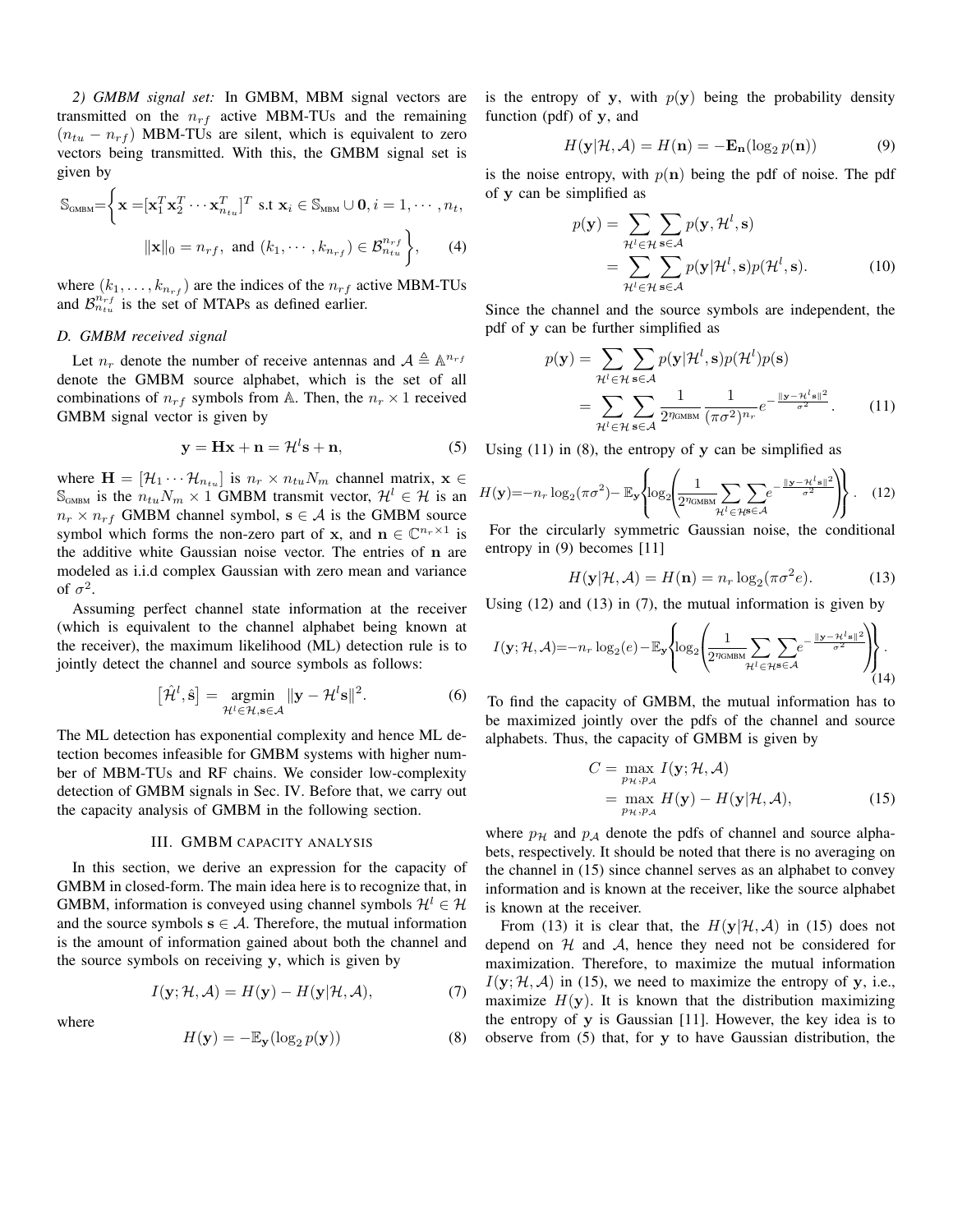

Fig. 2: Capacity of GMBM with  $n_r = 2$ , 4, and 8.

product  $\mathcal{H}^l$ s should be Gaussian distributed. That is, the entropy of y is maximized when the product of the source and channel symbols is Gaussian distributed. Combining this with the fact that there is no averaging over the channel in (15), the capacity of GMBM is achieved when the source-channel product alphabet  $H\mathcal{A}$  is Gaussian. However, since the channel alphabet is fixed, a suitable signal shaping of the source symbols is required for the product alphabet to be Gaussian. It has been shown in [10] in the context of space modulation techniques that, when the channel is Rayleigh, the product alphabet  $H\mathcal{A}$  is Gaussian distributed if the symbols of the source alphabet have constant amplitude and uniformly distributed (in  $[-\pi, \pi]$ ) phases. With this, let the product distribution  $\mathcal{HA} \sim \mathcal{CN}(\mathbf{0}, \mathbf{I}_{n_r})$ , where  $\mathbf{I}_{n_r}$  is the  $n_r \times n_r$ identity matrix. Then, the maximum entropy of y is

$$
\max_{p_H, p_A} H(\mathbf{y}) = n_r \log_2(\pi e(1 + \sigma^2)).\tag{16}
$$

Now, using (13), (16) in (15), the capacity of GMBM is obtained as

$$
C = n_r \log_2 \left( 1 + \frac{1}{\sigma^2} \right) = n_r \log_2 (1 + \gamma), \tag{17}
$$

where  $\gamma \triangleq \frac{1}{\sigma^2}$  is the signal-to-noise ratio (SNR).

It can be seen from (17) that the capacity of GMBM depends only on the SNR and the number of receive antennas. A similar result has been recently shown in [10] in the context of spatial modulation. It is noted that the earlier literature on MBM [3],[5] has shown only the asymptotic ( $m_{rf} \rightarrow \infty$ ) capacity of MBM, when only the channel alphabet is used for conveying information, to be equal to the expression in (17). However, our current analysis is more general, since it considers both channel and source alphabets. Further, the result in (17) is not asymptotic and is valid for any number of RF mirrors. This result has not been reported before for GMBM. Figure 2 shows the capacity of GMBM with  $n_r = 2, 4$ , and 8, where we can observe the capacity increase with increase in the number of receive antennas. This shows that GMBM in well suited for large-scale MIMO systems that employ large number of receive antennas.

#### IV. STRUCTURED SPARSITY EXPLOITING DETECTION

In this section, we develop a sparsity exploiting algorithm for GMBM signal detection. The MBM signal vectors in (3) are inherently sparse with only one non-zero element out of  $N_m = 2^{m_{rf}}$  elements. Therefore, GMBM signal vectors which are constructed using  $n_{rf}$  MBM signal vectors and  $(n_{tu} - n_{rf})$ zero-vectors is also sparse with  $n_{rf}$  non-zeros out of the  $n_{tu}N_m$ elements. For example, for a GMBM system with  $n_t = 16$ ,  $n_{rf} = 8$ , and  $m_{rf} = 6$   $(N_m = 2^{m_{rf}} = 64)$ , the sparsity factor is 8  $\frac{8}{16 \times 64} = \frac{1}{12}$  $\frac{1}{128}$ . Also, there is a structure in the GMBM signal vectors. A GMBM signal vector consists of  $n_{rf}$  subvectors each of length  $N_m$  with only one non-zero entry (MBM vectors of the active MBM-TUs) and  $(n_{tu} - n_{rf})$  zero subvectors each of length  $N_m$  (of the inactive MBM-TUs). This can be seen from the GMBM signal set in (4). Conventional sparse recovery algorithms like those in [13]-[15] can not be used for GMBM signal detection since these algorithms are generic and have no constraint on the support of the signal vectors to be reconstructed. Further, incorporating the structure in the sparse recovery process can lead to significant performance gains in the signal detection [16],[17]. Therefore, we propose a greedy *structured sparsity* exploiting detection algorithm for the detection of GMBM signal vectors. We call the proposed algorithm is as the GMBM matching pursuit (GMBM-MP) algorithm.

# *A. GMBM signal detection as structured sparse recovery*

The signal detection of GMBM can be formulated as a structured sparse recovery problem as follows:

$$
\min ||\mathbf{x}||_1 \text{ s.t} \n(i) \mathbf{y} = \mathbf{H}\mathbf{x} + \mathbf{n} \n(ii) ||\mathbf{x}_i||_0 \in \{0, 1\}, i = 1, \cdots, n_{tu} \n(iii) ||\mathbf{x}||_0 = n_{rf}.
$$
\n(18)

Note that the formulation in (18) takes into account all the constraints discussed before. We take greedy sparse recovery approach to reconstruct the GMBM signal vector, where the first step is to recover the support of the vector and the next step is to recover the non-zero values corresponding to the detected support. The main challenge is in the support recovery stage, since the recovered support has to satisfy the constraints in (18). In the proposed algorithm we carefully refine and restrict the support in each step so that the constraints in (18) are satisfied.

### *B. GMBM matching pursuit (GMBM-MP)*

The listing of the proposed GMBM-MP algorithm is given in Algorithm 1. The algorithm starts with an initial support  $S^0$ , which contains the initial estimates of the non-zero positions of x. To find  $S^0$ , the algorithm first computes the inner products of the received vector y with the channel vectors corresponding to the different MAPs of all the MBM-TUs. Let  $\mathbf{W}^0$  be the  $N_m \times$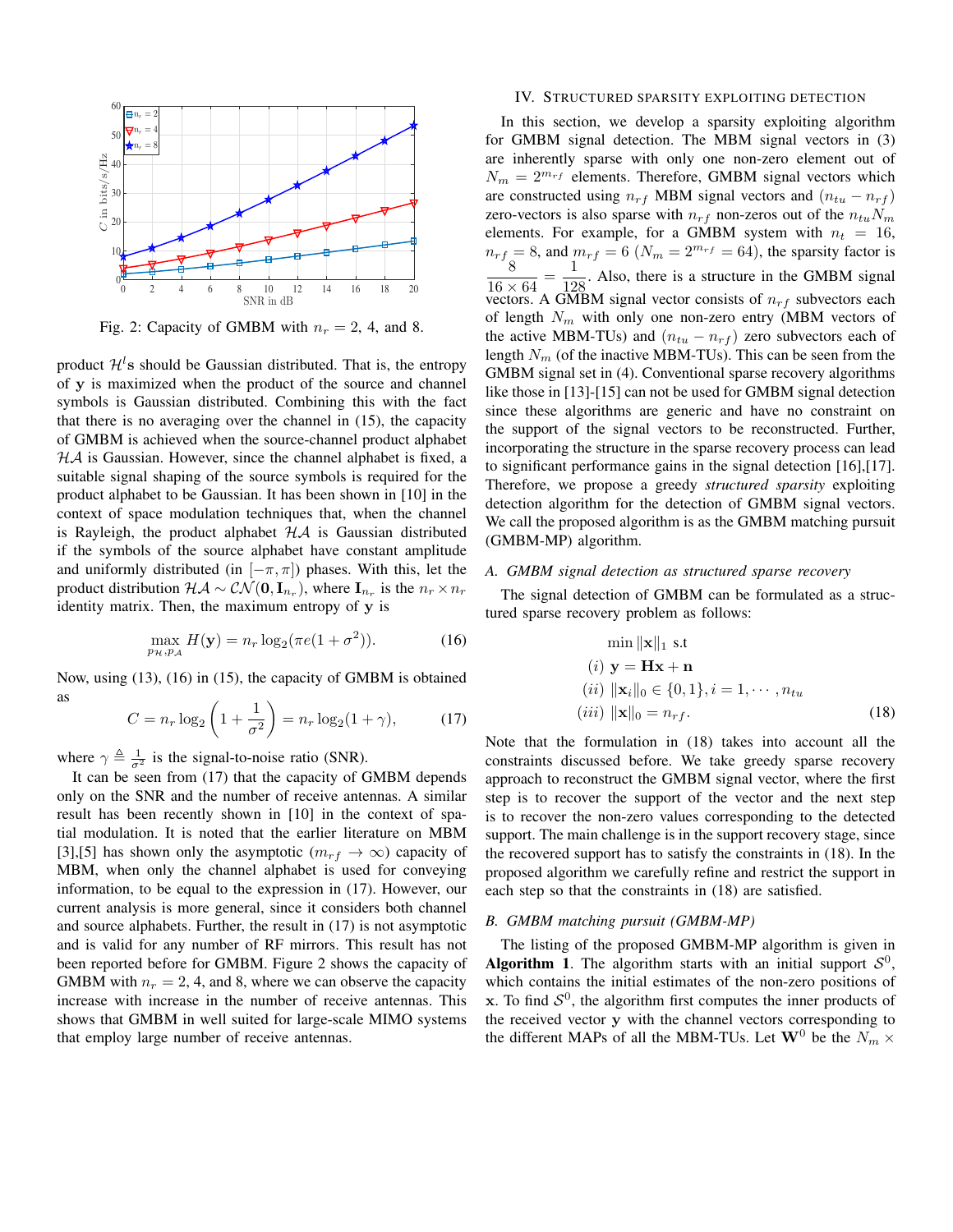## Algorithm 1 GMBM matching pursuit

1: Inputs:  $\mathbf{y}, \mathbf{H}, n_{rf}, n_{tu}, m_{rf}$ 2: Initialize: 3:  $S^0 = \{l_1^0, l_2^0, \cdots, l_{n_{rf}}^0\},\$ where  $l_j^0 = k_j^0(N_m - 1) + m_j^0$ ,  $j = 1, \dots, n_{rf}$ , with  $(m_j^0, k_j^0)$  = pos. of jth max. entry in  $\mathbf{W}^0$  s.t  $\{k_j^0\}_{j=1}^{n_{rf}}$ are distinct, where  $\mathbf{W}^{0}(m, k) = (\mathbf{h}_{k}^{m})^{H} \mathbf{y}, m = 1, \cdots, N_{m},$  $k=1,\cdots,n_{tu}$ 

4: 
$$
\mathbf{a}^0 = \left(\mathbf{H}_{\mathcal{S}^0}^H \mathbf{H}_{\mathcal{S}^0} + \frac{1}{\gamma}\mathbf{I}\right)^{-1} \mathbf{H}_{\mathcal{S}^0}^H \mathbf{y}
$$

- 5:  $\mathbf{r}^0 = \mathbf{y} \mathbf{H}_{\mathcal{S}^0} \mathbf{a}^0$
- 6: Iteration: In the ith iteration, do the following:
- 7:  $\tilde{S}^i = S^{i-1} \cup \{l'\}$  s.t  $l' = k'(N_m 1) + m'$ , where  $(m', k') = \text{pos. of max. entry of } W^i$ , with  $\mathbf{W}^{i}(m,k) = (\mathbf{h}_{k}^{m})_{1}^{H} \mathbf{r}^{i-1}$
- 8:  $\mathbf{z} = \left(\mathbf{H}_{\tilde{\mathcal{S}}^i}^H \mathbf{H}_{\tilde{\mathcal{S}}^i} + \frac{1}{\gamma} \mathbf{I}\right)^{-1} \mathbf{H}_{\tilde{\mathcal{S}}^i}^H \mathbf{y}$
- 9:  $S^i = \{l_1^i, \cdots, l_{n_{rf}}^i\}$ , where  $l_1^i, \cdots, l_{n_{rf}}^i$  are  $n_{rf}$  elements of  $\tilde{S}^i$  corresponding to distinct MBM-TUs and resulting in highest  $n_{rf}$  values of z
- 10:  $\mathbf{a}^i = \left(\mathbf{H}_{\mathcal{S}^i}^H \mathbf{H}_{\mathcal{S}^i} + \frac{1}{\gamma}\mathbf{I}\right)^{-1} \mathbf{H}_{\mathcal{S}^i}^H \mathbf{y}$
- 11:  $\mathbf{r}^i = \mathbf{y} \mathbf{H}_{\mathcal{S}^i} \mathbf{a}^i$
- 12: If  $\|\mathbf{r}^i\| > \|\mathbf{r}^{i-1}\|$ , let  $\mathcal{S}^i = \mathcal{S}^{i-1}$  and quit the iteration
- 13:  $S = S^l$  and  $\mathbf{a} = \left(\mathbf{H}_S^H \mathbf{H}_S + \frac{1}{\gamma} \mathbf{I}\right)^{-1} \mathbf{H}_S^H \mathbf{y}$
- 14:  $\hat{s}_k = \text{argmin}_{s \in \mathbb{A}} ||a_k s||^2$ ,  $\forall k = 1, \dots, n_{rf}$
- 15: Output: The estimated GMBM signal vector  $\hat{\mathbf{x}}$  satisfying  $\widehat{\mathbf{x}}_{\{1,\cdots,n_{tu}N_m\}\setminus\mathcal{S}} = \mathbf{0}$  and  $\widehat{\mathbf{x}}_{\mathcal{S}} = \widehat{\mathbf{s}} = [\widehat{s}_1 \cdots \widehat{s}_{n_{rf}}]^T$ .

 $n_{tu}$  matrix of inner products of y with the  $N_m$  channel vectors corresponding to different MAPs of the  $n_{tu}$  MBM-TUs, with kth column of  $W^0$  containing the inner products of y with different MAPs of kth MBM-TU. The  $(m, k)$ th entry of  $W<sup>0</sup>$  is given by

$$
\mathbf{W}^0(m,k) = (\mathbf{h}_k^m)^H \mathbf{y},\tag{19}
$$

where  $\mathbf{h}_k^m$  denotes the channel gain vector from kth MBM-TU using mth MAP to  $n_r$  receive antennas. Now, the  $n_{rf}$ pairs  $\{(m_1^0, k_1^0), \cdots, (m_{n_{rf}}^0, k_{n_{rf}}^0)\}\$  are selected which are the  $n_{rf}$  (m, k) positions of  $\mathbf{W}^0$  with highest inner product values such that  $k_1^0, \dots, k_{n_{rf}}^0$  are distinct. The  $k_1^0, \dots, k_{n_{rf}}^0$  are the initial estimates of the  $n_{rf}$  active MBM-TUs and  $m_1^0, \dots, m_{n_{rf}}^0$ are the initial estimates of the MAPs corresponding to the active MBM-TUs. The initial support  $S^0$  of x is then given by  $l_j^0 = (k_j^0 - 1)N_m + m_j^0$ ,  $j = 1, \dots, n_{rf}$ . This is shown in step 3 of the algorithm. The initial estimates of the non-zero values corresponding to the detected initial support is then obtained as

$$
\mathbf{a}^0 = \left(\mathbf{H}_{\mathcal{S}^0}^H \mathbf{H}_{\mathcal{S}^0} + \frac{1}{\gamma} \mathbf{I}\right)^{-1} \mathbf{H}_{\mathcal{S}^0}^H \mathbf{y},\tag{20}
$$

where  $\gamma$  is the SNR,  $\mathbf{H}_{\mathcal{S}^0}$  denotes the  $n_r \times n_{rf}$  matrix obtained by restricting the columns of H to  $S^0$ . Note that this is the MMSE detection done for the non-zero part of x. This is shown in step 4 of the algorithm. The initial residue  $r^0$  is found in step 5.

The algorithm then refines the support in each iteration and finds the non-zeros corresponding to the refined support. In the ith iteration, the inner product of the residue of  $(i-1)$ th iteration,  $\mathbf{r}^{i-1}$ , with the channel vectors  $\mathbf{h}_k^m$ s are computed to obtain the matrix  $\mathbf{W}^i$ . The  $(m, k)$ th entry of  $\mathbf{W}^i$  is given by

$$
\mathbf{W}^{i}(m,k) = (\mathbf{h}_{k}^{m})^{H} \mathbf{r}^{i-1}.
$$
 (21)

Let  $l' = (k'-1)N_m + m'$ , where  $(m', k')$  is the position of the highest inner product in  $W<sup>i</sup>$ . Now, an intermediate support set  $\tilde{S}^i$  is formed by appending l' to the support set of  $(i-1)$ th iteration,  $S^{i-1}$ . This is shown in the step 7 of the algorithm. This support set is refined by first computing the non-zeros corresponding to the support  $\tilde{S}^i$  in step 8 and taking the  $n_{rf}$ elements of  $\tilde{S}^i$  corresponding to different MBM-TUs, that result in  $n_{rf}$  maximum non-zero values. This is shown in step 9 of the algorithm, where  $S^i$  denotes the refined support set of *i*th iteration. The non-zeros corresponding to the refined support are computed as

$$
\mathbf{a}^{i} = \left(\mathbf{H}_{\mathcal{S}^{i}}^{H} \mathbf{H}_{\mathcal{S}^{i}} + \frac{1}{\gamma} \mathbf{I}\right)^{-1} \mathbf{H}_{\mathcal{S}^{i}}^{H} \mathbf{y},\tag{22}
$$

which is shown in step 10 of the algorithm. The residue in the ith iteration is computed in step 11 and this residue is compared to the residue of the previous iteration in step 12. If the current residue is less than the residue of previous iteration, then the algorithm proceeds to the next iteration; otherwise the iteration is stopped. Finally, the computed non-zeros are mapped to the valid symbols from A in step 14.

*Complexity:* The main steps contributing to the complexity of GMBM-MP are the computation of  $W^i$  and  $a^i$ . The  $W^i$ can be efficiently computed as  $H<sup>H</sup>y$  and reshaping and has the complexity of  $\mathcal{O}(n_r n_{tu} N_m)$ . The computation of  $a^i$  has the complexity of  $\mathcal{O}(n_{rf}^3)$ . Therefore, the complexity of the GMBM-MP is  $\mathcal{O}(n_r n_{tu} N_m + n_{rf}^3)$ , which is only polynomial in the system parameters, unlike ML detection whose complexity is exponential in system parameters.

#### *C. Results and discussions*

In this section, we present the simulated GMBM BER performance and complexity results using the proposed GMBM-MP algorithm. We compare these results with those of GMBM using a multi-layered message passing (MLMP) algorithm in [12]. *BER performance with GMBM-MP and MLMP detection:* Figure 3 shows a BER performance comparison between GMBM-MP detection and MLMP detection. The following two GMBM system configurations are considered: *i*) system-1:  $n_{tu} = 8$ ,  $n_{rf} = 4$ ,  $n_r = 48$ ,  $m_{rf} = 5$ , 4-QAM, and 34 bpcu, *ii*) system-2:  $n_{tu} = 16$ ,  $n_{rf} = 8$ ,  $n_r = 96$ ,  $m_{rf} = 6$ , 4-QAM, and 77 bpcu. It is noted that both the systems are underdetermined with system-1 having 256 transmit and 48 receive dimensions, and system-2 having 1024 transmit and 96 receive dimensions. From Fig. 3, it can